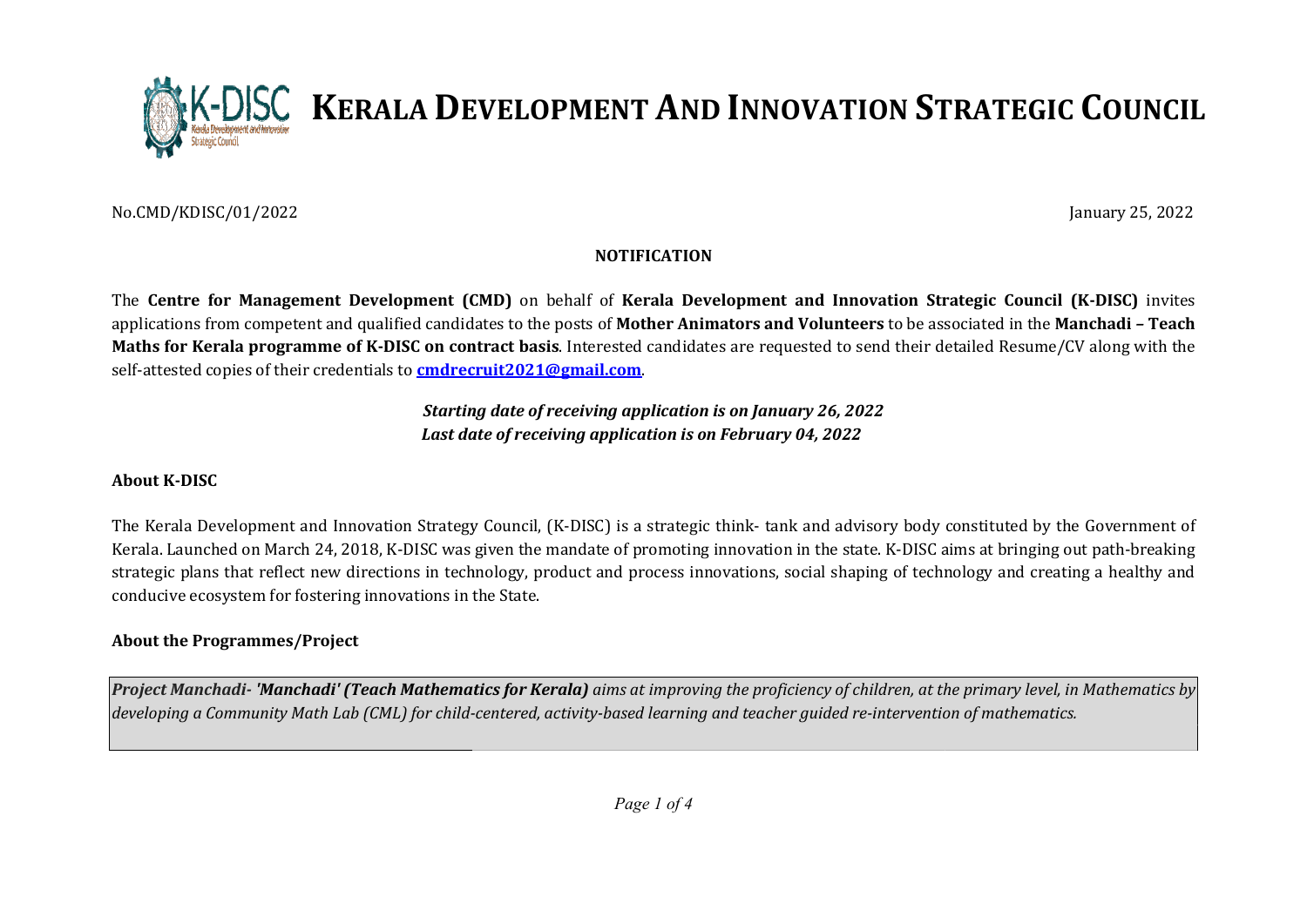# DETAILS OF POSTS

| Sl.<br>No. | <b>Post</b>             | Qualification                     | Max. Age Limit as on<br>01/01/2022 | Consolidated<br>$\bf{Pay*}$ | <b>Location</b><br>$\ast$ |
|------------|-------------------------|-----------------------------------|------------------------------------|-----------------------------|---------------------------|
| 1.         | <b>Mother Animators</b> | B.Sc. Mathematics (Preferred) /   | 40 years                           | Rs. 12,500/-                | Trivandrum, Kollam,       |
|            |                         | any Science degree or Equivalent. |                                    | Monthly                     | Alappuzha,                |
|            | $(Vacancy - 42)$        |                                   |                                    |                             | Pathanamthitta, Idukki,   |
|            |                         |                                   |                                    |                             | Ernakulam, Thrissur,      |
|            |                         |                                   |                                    |                             | Palakkad, Malappuram,     |
|            |                         |                                   |                                    |                             | Wayanad, Kannur,          |
|            |                         |                                   |                                    |                             | Kasaragod                 |
| 2.         | <b>Volunteers</b>       | Plus Two (Specialized in Science) | 25 Years                           | Rs. 7,500/-                 | Trivandrum, Kollam,       |
|            |                         | or Equivalent.                    |                                    |                             | Alappuzha,                |
|            | $(Vacancy - 21)$        |                                   |                                    |                             | Pathanamthitta, Idukki,   |
|            |                         |                                   |                                    |                             | Ernakulam, Thrissur,      |
|            |                         |                                   |                                    |                             | Palakkad, Malappuram,     |
|            |                         |                                   |                                    |                             | Wayanad, Kannur,          |
|            |                         |                                   |                                    |                             | Kasaragod                 |

The details regarding the qualification, experience, remuneration, etc., are given in the table below.

\*Preference will be given to those who resides within 2kms from the below mentioned Community Maths Labs (CMLs).

| Sl. | Kerala Development And Innovation Strategic Council |                                                         |  |  |  |
|-----|-----------------------------------------------------|---------------------------------------------------------|--|--|--|
| No. |                                                     |                                                         |  |  |  |
|     | <b>List of Community Maths Labs (CMLs)</b>          |                                                         |  |  |  |
|     | <b>District</b>                                     | <b>Institution Name</b>                                 |  |  |  |
|     | Thiruvananthapuram                                  | Dr. Ambedkar Memorial Model Residential School, Kattela |  |  |  |
| n   | Kollam                                              | Model Residential School, Kulathhoopuzha                |  |  |  |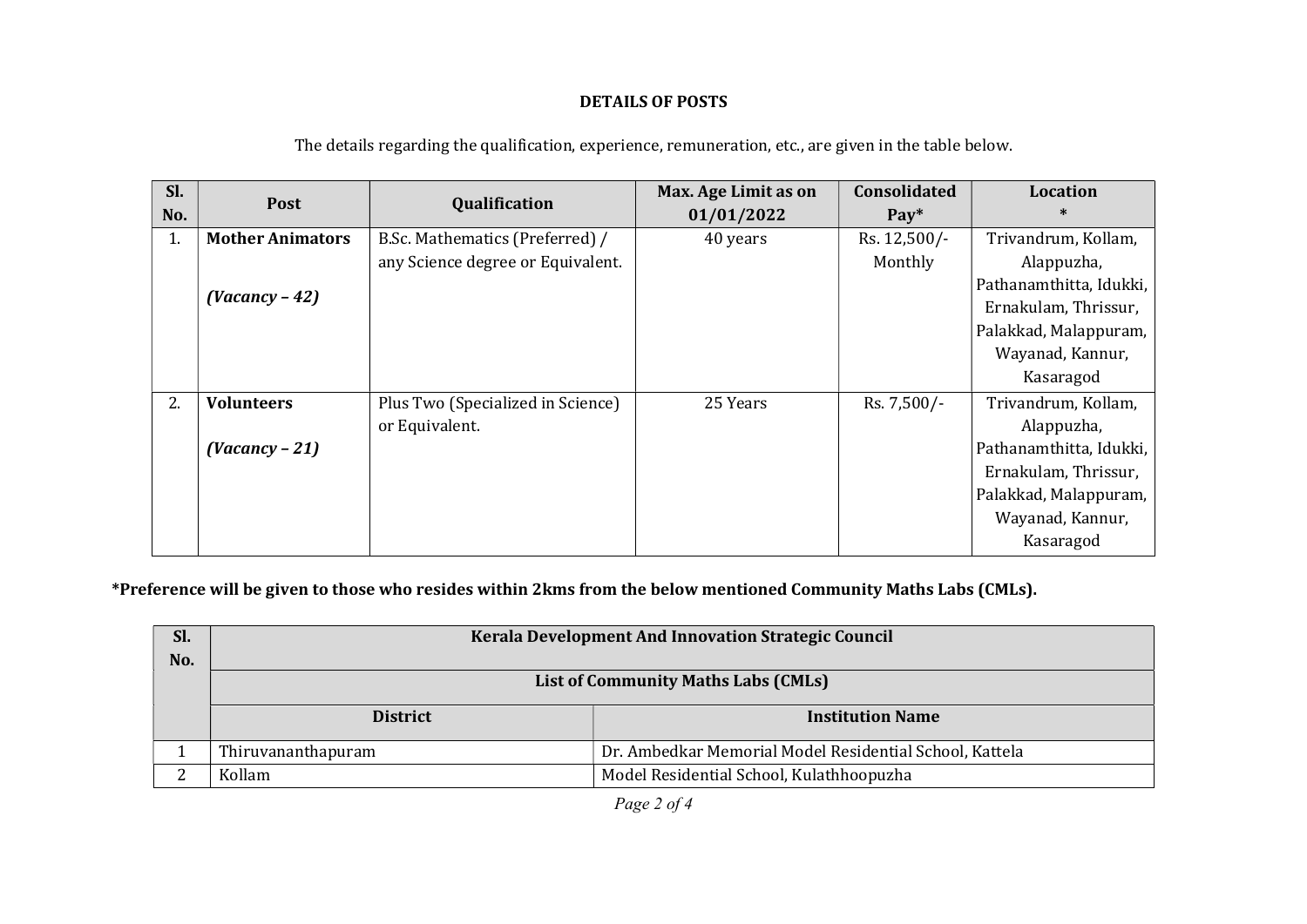| Sl.            | <b>District</b> | <b>Institution Name</b>                                     |  |
|----------------|-----------------|-------------------------------------------------------------|--|
| No.            |                 |                                                             |  |
| 3              |                 | Dr. Ambedkar Memorial Model Residential School, Punnappra   |  |
| $\overline{4}$ | Alappuzha       | Government Children's Home, Karimulackal, Nooranadu         |  |
| 5              | Pathanamthitta  | Model Residential School, Vadasserikkara                    |  |
| 6              | Idukki          | Ekalvya Model Residential School, Idukki                    |  |
| 7              |                 | Model Residential School, Munnar                            |  |
| 8              | Ernakulam       | Model Residential School, Aluva                             |  |
| 9              | Thrissur        | Model Residential School, Vadakkancherry                    |  |
| 10             |                 | Model Residential School, Chelakkara                        |  |
| 11             |                 | Asram Model Residential School, Malampuzha                  |  |
| 12             | Palakkad        | Model Residential School, Peringottukurisi                  |  |
| 13             |                 | Model Residential School, Thrithala                         |  |
| 14             | Malappuram      | Smt. Indiragandhi Memorial Asram School, Nilambur           |  |
| 15             |                 | Dr. Ambedkar Memorial Model Residential School, Nallornadu, |  |
|                |                 | Mananthavady                                                |  |
| 16             | Wayanad         | Ekalavya Model Residential School, Pookode                  |  |
| 17             |                 | Asram Model Residential School, Thirunelli                  |  |
| 18             |                 | Model Residential School, Kalpetta                          |  |
| 19             | Kannur          | Model Residential School, Pattuvam                          |  |
| 20             | Kasaragod       | Model Residential School, Paravanadukkam                    |  |
| 21             |                 | Model Residential School, Vellachal                         |  |

# Note:

- Admittance to various stages of the recruitment will be provisional only and will not confer any claim unless various other conditions of selection process are satisfied. Detailed scrutiny of the credentials will be done before interview/appointment. Any discrepancy found during the detailed scrutiny or at any stage of the recruitment process will result in the rejection of the candidature.
- Applicants should include their photograph in the CV. While sending the email candidates are requested to put the subject matter as
	- Application for the post of Mother Animators (Name of Community Maths Lab)– K-DISC
	- Application for the post of Volunteers (Name of Community Maths Lab) K-DISC